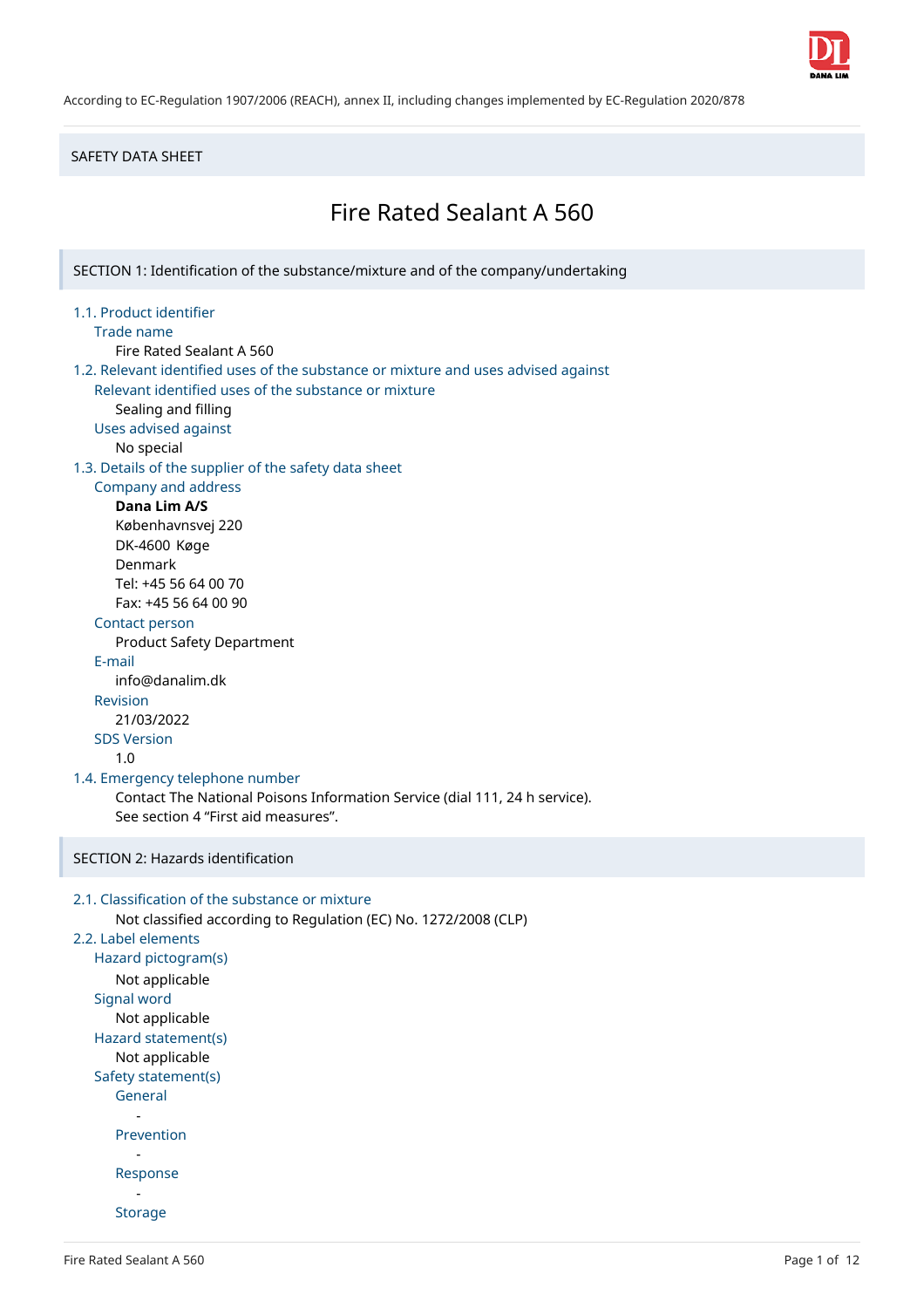

- Disposal -

Hazardous substances

No special

2.3. Other hazards

## Additional labelling

EUH208, Contains 1,2-benzisothiazol-3(2H)-one, Reaction mass of: 5-chloro-2-methyl-4-isothiazolin-3-one and 2 methyl-2H-isothiazol-3-one (3:1). May produce an allergic reaction.

EUH210, Safety data sheet available on request.

Active substance(s):

1,2-benzisothiazol-3(2H)-one (0.0499 g/100g)

Reaction mass of: 5-chloro-2-methyl-4-isothiazolin-3-one and 2-methyl-2H-isothiazol-3-one (3:1) (0.00149 g/100g) Additional warnings

This mixture/product does not contain any substances considered to meet the criteria classifying them as PBT and/or vPvB.

SECTION 3: Composition/information on ingredients

## 3.2. Mixtures

| Product/substance                                                                                               | Identifiers                                                                                                   | % w/w      | Classification                                                                                                                                                                                                                                      | Note |
|-----------------------------------------------------------------------------------------------------------------|---------------------------------------------------------------------------------------------------------------|------------|-----------------------------------------------------------------------------------------------------------------------------------------------------------------------------------------------------------------------------------------------------|------|
| 1,2-benzisothiazol-3(2H)-<br>one                                                                                | CAS No.: 2634-33-5<br>EC No.: 220-120-9<br>REACH: 01-2120761540-60-<br><b>XXXX</b><br>Index No.: 613-088-00-6 | $< 0.05\%$ | Acute Tox. 4, H302<br>Skin Irrit. 2, H315<br>Skin Sens. 1, H317 (SCL: 0.05 %)<br>Eye Dam. 1, H318<br>Aquatic Acute 1, H400 (M=1)                                                                                                                    |      |
| Reaction mass of: 5-<br>chloro-2-methyl-4-<br>isothiazolin-3-one and 2-<br>methyl-2H-isothiazol-3-<br>one (3:1) | CAS No.: 55965-84-9<br>EC No.: 911-418-6<br>REACH: 01-2120764691-48-<br><b>XXXX</b><br>Index No.:             | < 0.0015%  | Acute Tox. 3, H301<br>Acute Tox. 2, H310<br>Skin Corr. 1C, H314 (SCL: 0.60 %)<br>Skin Sens. 1A, H317 (SCL: 0.0015 %)<br>Eye Dam. 1, H318<br>Acute Tox. 2, H330<br>Aquatic Acute 1, H400 (M=100)<br>Aquatic Chronic 1, H410 (M=100)<br><b>EUH071</b> |      |

-----

See full text of H-phrases in section 16. Occupational exposure limits are listed in section 8, if these are available. Other information

No special

SECTION 4: First aid measures

## 4.1. Description of first aid measures

## General information

In the case of accident: Contact a doctor or casualty department – take the label or this safety data sheet. Contact a doctor if in doubt about the injured person's condition or if the symptoms persist. Never give an unconscious person water or other drink.

## Inhalation

Upon breathing difficulties or irritation of the respiratory tract: Bring the person into fresh air and stay with him/her.

## Skin contact

IF ON SKIN: Wash with plenty of water and soap.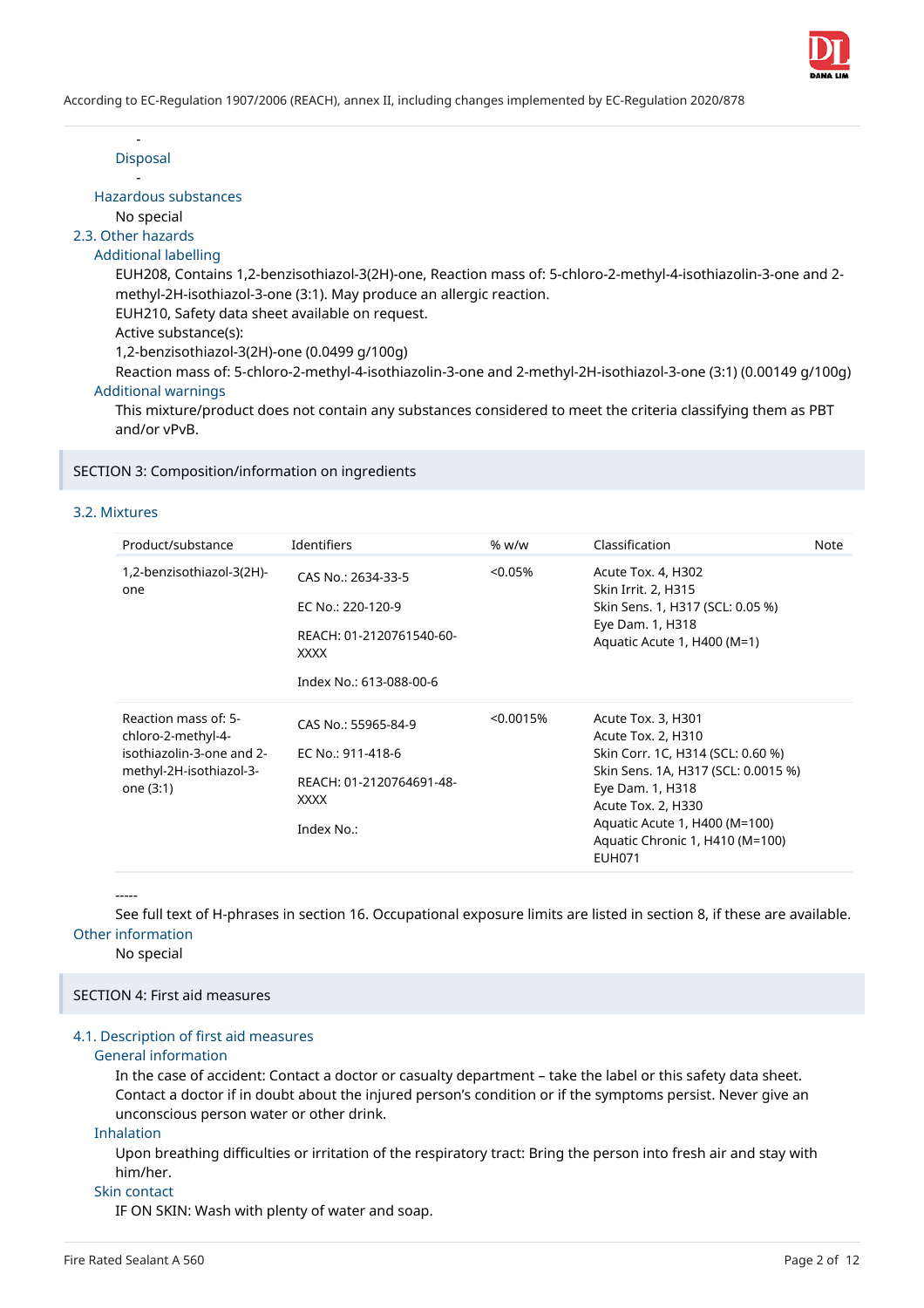

Remove contaminated clothing and shoes. Ensure to wash exposed skin thoroughly with water and soap. DO NOT use solvents or thinners.

If skin irritation occurs: Get medical advice/attention.

## Eye contact

Upon irritation of the eye: Remove contact lenses and open eyes widely. Flush eyes with water or saline water(20- 30°C) for at least 5 minutes. Seek medical assistance and continue flushing during transport.

#### Ingestion

Provide plenty of water for the person to drink and stay with him/her. In case of malaise, seek medical advice immediately and bring the safety data sheet or label from the product. Do not induce vomiting, unless recommended by the doctor. Have the victim lean forward with head down to avoid inhalation of- or choking on vomited material.

#### **Burns**

#### Not applicable

#### 4.2. Most important symptoms and effects, both acute and delayed

This product contains substances that may trigger an allergic reaction to predisposed persons.

#### 4.3. Indication of any immediate medical attention and special treatment needed

#### No special

## Information to medics

Bring this safety data sheet or the label from this product.

#### SECTION 5: Firefighting measures

## 5.1. Extinguishing media

Suitable extinguishing media: Alcohol-resistant foam, carbon dioxide, powder, water mist.

Unsuitable extinguishing media: Waterjets should not be used, since they can spread the fire.

## 5.2. Special hazards arising from the substance or mixture

Fire will result in dense smoke. Exposure to combustion products may harm your health. Closed containers, which are exposed to fire, should be cooled with water. Do not allow fire-extinguishing water to enter the sewage system and nearby surface waters.

## 5.3. Advice for firefighters

Fire fighters should wear appropriate personal protective equipment.

#### SECTION 6: Accidental release measures

## 6.1. Personal precautions, protective equipment and emergency procedures

No specific requirements

## 6.2. Environmental precautions

## Avoid discharge to lakes, streams, sewers, etc.

## 6.3. Methods and material for containment and cleaning up

Use sand, earth, vermiculite, diatomaceous earth to contain and collect non-combustible absorbent materials and place in container for disposal, according to local regulations.

To the extent possible cleaning is performed with normal cleaning agents. Avoid use of solvents.

## 6.4. Reference to other sections

See section 13 on "Disposal considerations" in regard of handling of waste.

See section 8 "Exposure controls/personal protection" for protective measures.

## SECTION 7: Handling and storage

#### 7.1. Precautions for safe handling

Smoking, drinking and consumption of food is not allowed in the work area.

See section 8 "Exposure controls/personal protection" for information on personal protection.

#### 7.2. Conditions for safe storage, including any incompatibilities

## Containers that have been opened must be carefully resealed and kept upright to prevent leakage. Recommended storage material

Always store in containers of the same material as the original container.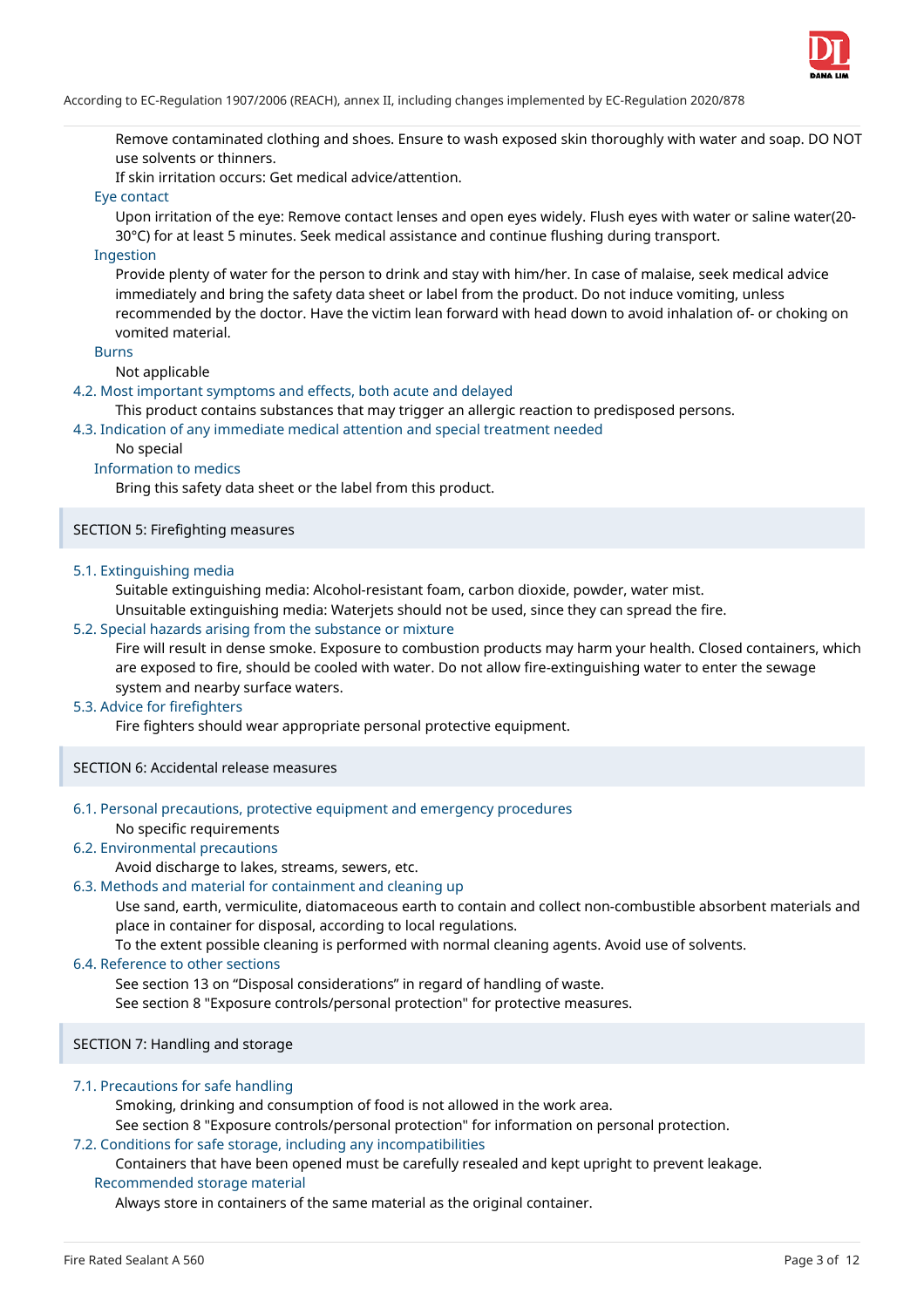

## Storage temperature

## No specific requirements

## Incompatible materials

Strong acids, strong bases, strong oxidizing agents, and strong reducing agents.

## 7.3. Specific end use(s)

This product should only be used for applications quoted in section 1.2

#### SECTION 8: Exposure controls/personal protection

## 8.1. Control parameters

#### $\overline{a}$ Limestone

 $\overline{a}$ 

Long term exposure limit (8 hours) (mg/m<sup>3</sup>): 10(inhalable)/4(respirable)

#### Titanium dioxide

Long term exposure limit (8 hours) (mg/m<sup>3</sup>): 10(inhalable)/4(respirable)

The Control of Substances Hazardous to Health Regulations 2002. SI 2002/2677 The Stationery Office 2002. EH40/2005 Workplace exposure limits (Fourth Edition 2020).

## DNEL

| Product/substance | Limestone                                         |
|-------------------|---------------------------------------------------|
| <b>DNEL</b>       | $6,36 \,\mathrm{mg/m}$                            |
| Route of exposure | Inhalation                                        |
| Duration          | Long term - Local effects - Workers               |
| Product/substance | Limestone                                         |
| <b>DNEL</b>       | $1,06 \,\mathrm{mq/m3}$                           |
| Route of exposure | Inhalation                                        |
| Duration          | Long term - Local effects - General population    |
| Product/substance | Limestone                                         |
| <b>DNEL</b>       | 6,1 mg/kg bw/day                                  |
| Route of exposure | Oral                                              |
| Duration          | Long term - Systemic effects - General population |

## PNEC

| Product/substance    | Limestone              |
|----------------------|------------------------|
| <b>PNEC</b>          | $100$ mg/l             |
| Route of exposure    | Sewage treatment plant |
| Duration of Exposure |                        |

#### 8.2. Exposure controls

Compliance with the given occupational exposure limits values should be controlled on a regular basis. General recommendations

Smoking, drinking and consumption of food is not allowed in the work area.

## Exposure scenarios

There are no exposure scenarios implemented for this product.

## Exposure limits

Professional users are subjected to the legally set maximum concentrations for occupational exposure. See occupational hygiene limit values above.

## Appropriate technical measures

The formation of vapours must be kept at a minimum and below current limit values (see above). Installation of a local exhaust system if normal air flow in the work room is not sufficient is recommended. Ensure emergency eyewash and -showers are clearly marked.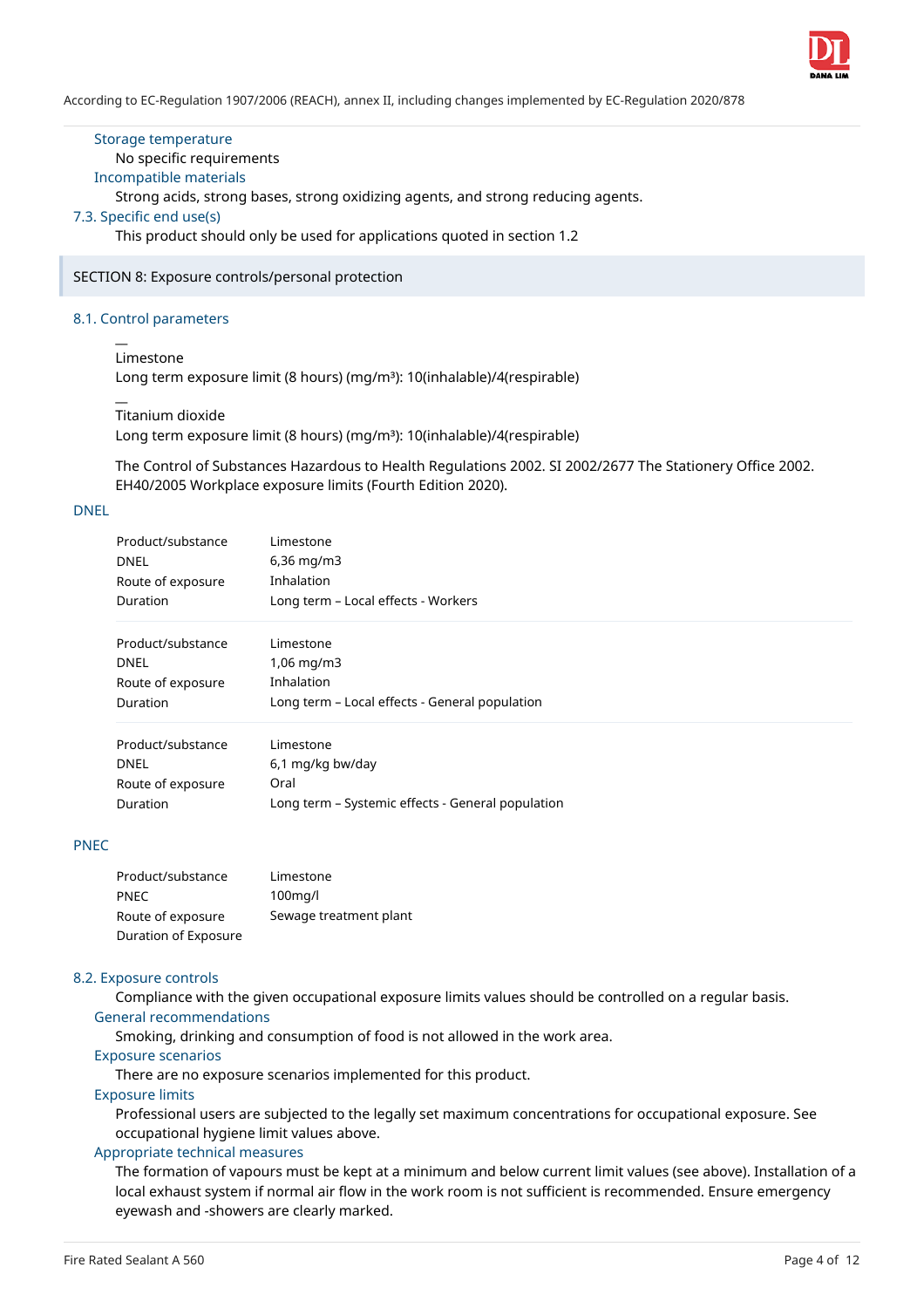

#### Hygiene measures

In between use of the product and at the end of the working day all exposed areas of the body must be washed thoroughly. Always wash hands, forearms and face.

Measures to avoid environmental exposure

No specific requirements

#### Individual protection measures, such as personal protective equipment

#### **Generally**

Use only CE marked protective equipment.

#### Respiratory Equipment

| Work situation                                                                                          | Type | Class | Iolour | Standards |  |
|---------------------------------------------------------------------------------------------------------|------|-------|--------|-----------|--|
| If used in small and very<br>badly ventilated rooms<br>(not relevant if the room<br>is well ventilated) | AX   |       | Brown  | EN14387   |  |

### Skin protection

#### No specific requirements

## Hand protection

| Work situation                                                                                                                                                           |         | Material Glove thickness<br>(mm) | Breakthrough time<br>(min.) | Standards                         |  |
|--------------------------------------------------------------------------------------------------------------------------------------------------------------------------|---------|----------------------------------|-----------------------------|-----------------------------------|--|
|                                                                                                                                                                          | Nitrile | 0.4                              | >480                        | EN374-2, EN374-3,<br><b>EN388</b> |  |
| When applying the<br>sealant with a caulking<br>gun and when finishing<br>with a joint nail, work can<br>be carried out without<br>gloves if skin contact is<br>avoided. |         |                                  |                             |                                   |  |
| Eye protection<br>No specific requirements                                                                                                                               |         |                                  |                             |                                   |  |
| SECTION 9: Physical and chemical properties                                                                                                                              |         |                                  |                             |                                   |  |
| 9.1. Information on basic physical and chemical properties<br>Physical state<br>Paste<br>Colour                                                                          |         |                                  |                             |                                   |  |

| White                   |  |
|-------------------------|--|
| Odour / Odour threshold |  |

## Faint

## pH

Testing not relevant or not possible due to nature of the product.

Density (g/cm<sup>3</sup>)

1,5-1,7

## Kinematic viscosity

Testing not relevant or not possible due to nature of the product.

#### Particle characteristics

Testing not relevant or not possible due to nature of the product.

## Phase changes

Melting point/Freezing point (°C)

Testing not relevant or not possible due to nature of the product.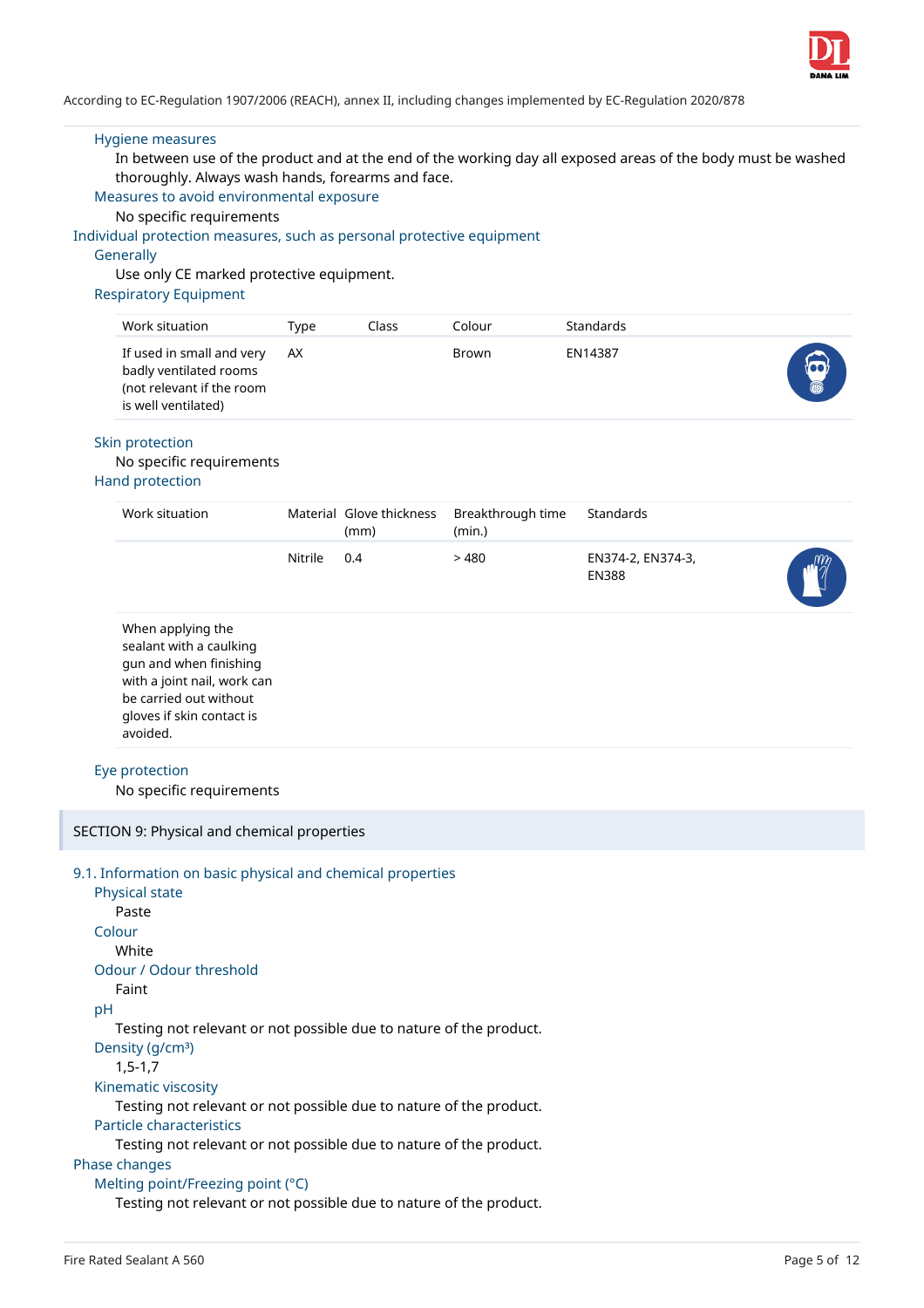

Boiling point (°C) Testing not relevant or not possible due to nature of the product. Vapour pressure 23 hPa (20 °C) Relative vapour density Testing not relevant or not possible due to nature of the product. Decomposition temperature (°C) Testing not relevant or not possible due to nature of the product. Data on fire and explosion hazards Flash point (°C) >93 Ignition (°C) Testing not relevant or not possible due to nature of the product. Auto flammability (°C) Testing not relevant or not possible due to nature of the product. Lower and upper explosion limit (% v/v) Testing not relevant or not possible due to nature of the product. **Solubility** Solubility in water Soluble n-octanol/water coefficient Testing not relevant or not possible due to nature of the product. Solubility in fat (g/L) Testing not relevant or not possible due to nature of the product. 9.2. Other information Other physical and chemical parameters No data available SECTION 10: Stability and reactivity

#### 10.1. Reactivity

No data available

### 10.2. Chemical stability

The product is stable under the conditions, noted in section 7 "Handling and storage".

10.3. Possibility of hazardous reactions

No special

10.4. Conditions to avoid No special

## 10.5. Incompatible materials

Strong acids, strong bases, strong oxidizing agents, and strong reducing agents.

#### 10.6. Hazardous decomposition products

The product is not degraded when used as specified in section 1.

#### SECTION 11: Toxicological information

## 11.1. Information on hazard classes as defined in Regulation (EC) No 1272/2008

## Acute toxicity

| Product/substance | Limestone     |
|-------------------|---------------|
| Test method       |               |
| <b>Species</b>    | Rat           |
| Route of exposure | Inhalation    |
| Test              | I C50         |
| Result            | $>2.61$ mg/l· |
| Other information |               |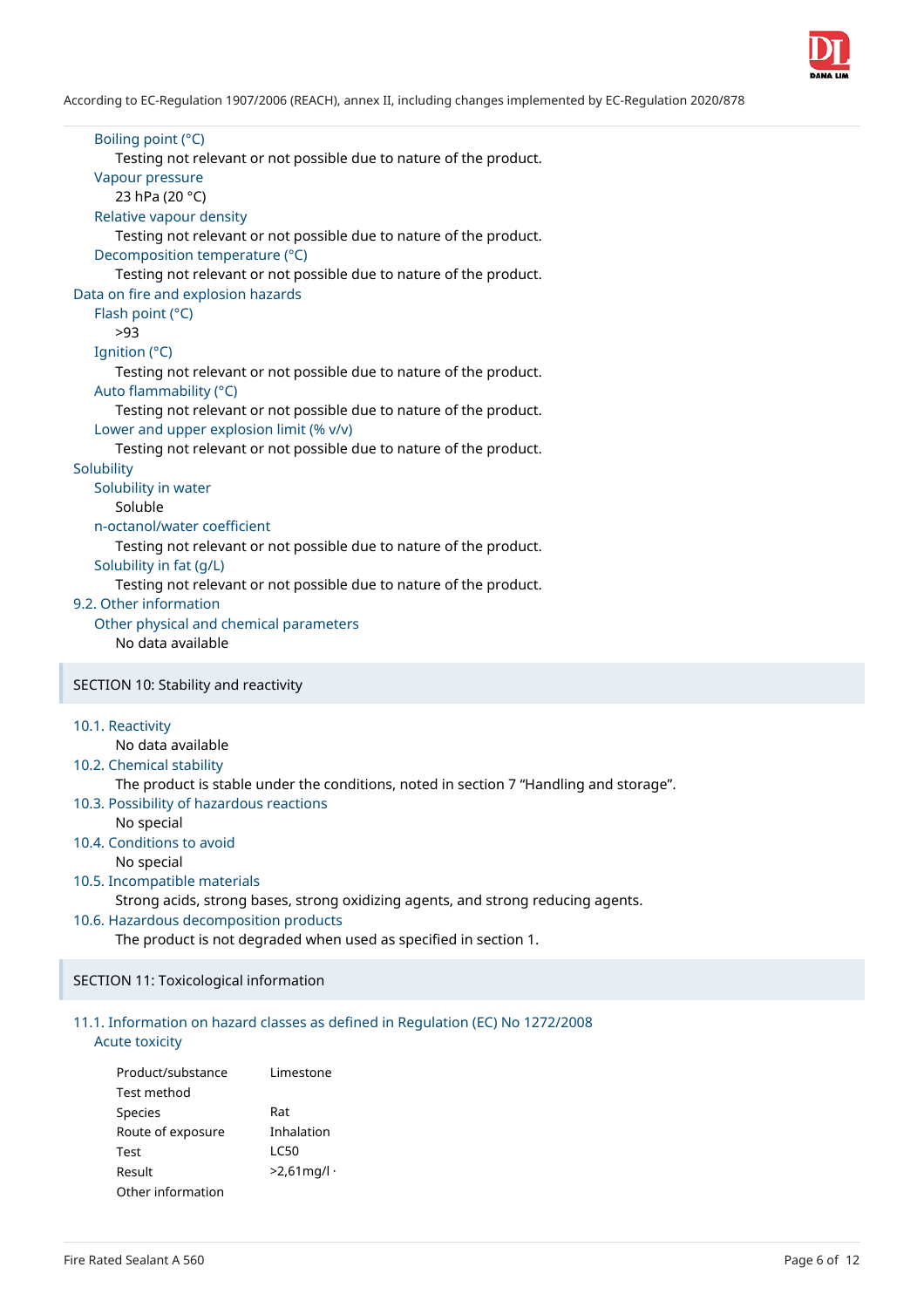

| Product/substance                | Limestone                                                                                       |
|----------------------------------|-------------------------------------------------------------------------------------------------|
| Test method                      |                                                                                                 |
| Species                          | Rat                                                                                             |
| Route of exposure                | Oral                                                                                            |
| Test                             | LD50                                                                                            |
| Result                           | $>1581$ mg/l ·                                                                                  |
| Other information                |                                                                                                 |
| Product/substance                | Titanium dioxide                                                                                |
| Test method                      |                                                                                                 |
| Species                          | Rat                                                                                             |
| Route of exposure                | Oral                                                                                            |
| Test                             | LD50                                                                                            |
| Result                           | $>10000$ .                                                                                      |
| Other information                |                                                                                                 |
|                                  |                                                                                                 |
| Product/substance                | 1,2-benzisothiazol-3(2H)-one                                                                    |
| Test method                      |                                                                                                 |
| Species                          | Rat                                                                                             |
| Route of exposure                | Dermal                                                                                          |
| Test                             | LD50                                                                                            |
| Result                           | >2000 mg/L                                                                                      |
| Other information                |                                                                                                 |
|                                  |                                                                                                 |
| Product/substance                | 1,2-benzisothiazol-3(2H)-one                                                                    |
| Test method                      |                                                                                                 |
| Species                          | Rat                                                                                             |
| Route of exposure                | Oral                                                                                            |
| Test                             | LD lo                                                                                           |
| Result                           | 597 mg/L                                                                                        |
| Other information                |                                                                                                 |
| Product/substance                | Reaction mass of: 5-chloro-2-methyl-4-isothiazolin-3-one and 2-methyl-2H-isothiazol-3-one (3:1) |
| Test method                      |                                                                                                 |
| Species                          | Rat                                                                                             |
| Route of exposure                | Oral                                                                                            |
| Test                             | LD50                                                                                            |
| Result                           | 49,6-75 mg/kg ·                                                                                 |
| Other information                |                                                                                                 |
|                                  |                                                                                                 |
| Product/substance<br>Test method | Reaction mass of: 5-chloro-2-methyl-4-isothiazolin-3-one and 2-methyl-2H-isothiazol-3-one (3:1) |
|                                  |                                                                                                 |
| Species                          | Rat<br>Inhalation                                                                               |
| Route of exposure                |                                                                                                 |
| Test                             | <b>LC50</b>                                                                                     |
| Result                           | 0,33 mg/l, 4 h aerosol $\cdot$                                                                  |
| Other information                |                                                                                                 |
| Product/substance                | Reaction mass of: 5-chloro-2-methyl-4-isothiazolin-3-one and 2-methyl-2H-isothiazol-3-one (3:1) |
| Test method                      |                                                                                                 |
| Species                          | Rabbit                                                                                          |
| Route of exposure                | Dermal                                                                                          |
|                                  |                                                                                                 |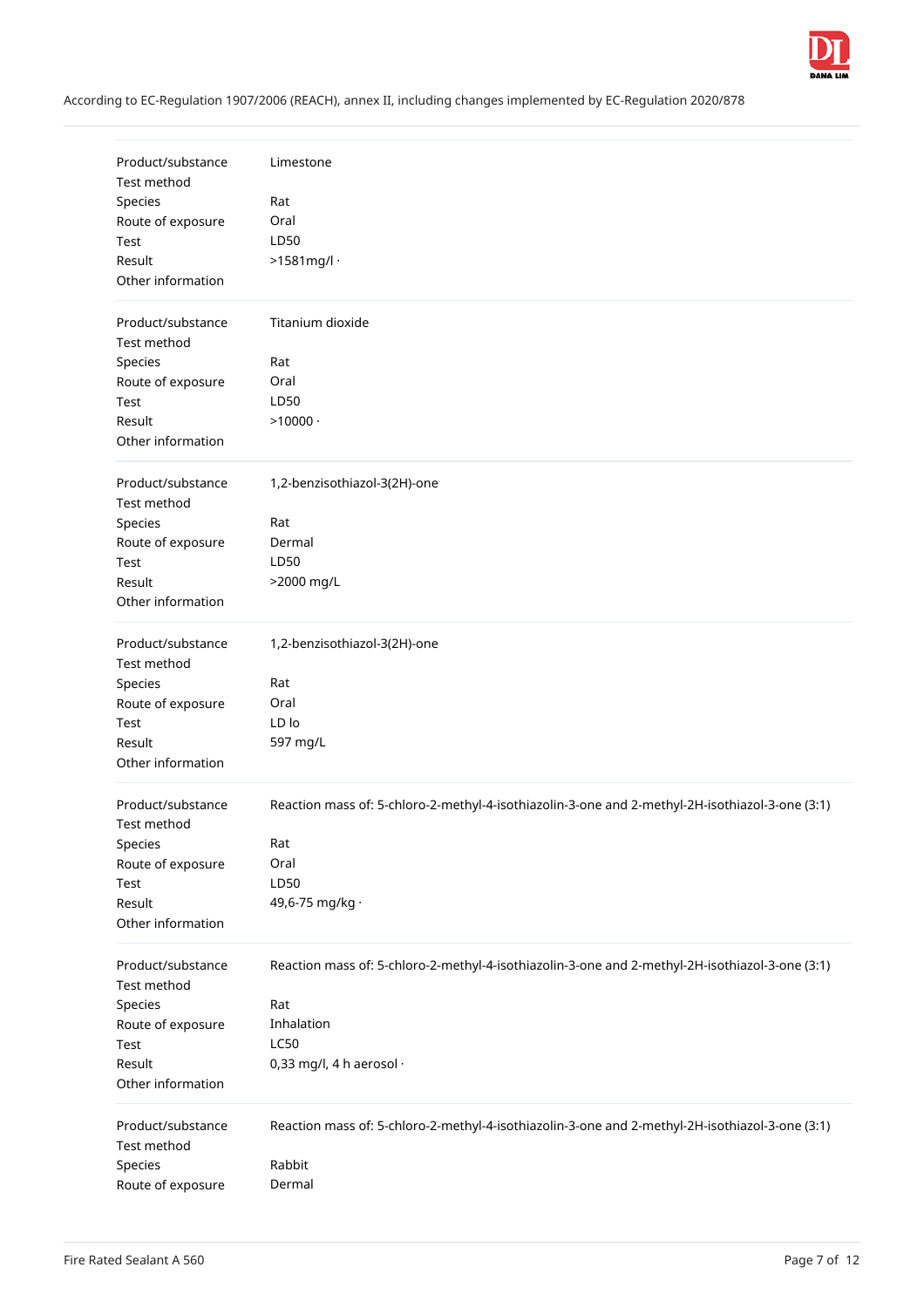

| Test              | LD50              |
|-------------------|-------------------|
| Result            | 141 mg/kg $\cdot$ |
| Other information |                   |

## Skin corrosion/irritation

| Product/substance | 1,2-benzisothiazol-3(2H)-one                    |
|-------------------|-------------------------------------------------|
| Test method       |                                                 |
| Species           | Rabbit                                          |
| Duration          | No data available.                              |
| Result            | Adverse effect observed (Moderately irritating) |
| Other information |                                                 |

#### Serious eye damage/irritation

Based on available data, the classification criteria are not met. Respiratory sensitisation

Based on available data, the classification criteria are not met.

## Skin sensitisation

| Product/substance | 1,2-benzisothiazol-3(2H)-one          |  |
|-------------------|---------------------------------------|--|
| Test method       |                                       |  |
| Species           |                                       |  |
| Result            | Adverse effect observed (sensitising) |  |
| Other information |                                       |  |
|                   |                                       |  |

| Product/substance | Reaction mass of: 5-chloro-2-methyl-4-isothiazolin-3-one and 2-methyl-2H-isothiazol-3-one (3:1) |
|-------------------|-------------------------------------------------------------------------------------------------|
| Test method       | OECD 406                                                                                        |
| <b>Species</b>    | Guinea pig                                                                                      |
| Result            | Adverse effect observed (sensitising)                                                           |
| Other information |                                                                                                 |

## Germ cell mutagenicity

Based on available data, the classification criteria are not met.

## **Carcinogenicity**

Based on available data, the classification criteria are not met.

Reproductive toxicity

Based on available data, the classification criteria are not met.

STOT-single exposure

Based on available data, the classification criteria are not met.

STOT-repeated exposure

Based on available data, the classification criteria are not met.

#### Aspiration hazard

Based on available data, the classification criteria are not met.

## 11.2. Information on other hazards

Long term effects No special Endocrine disrupting properties No special Other information Titanium dioxide has been classified by IARC as a group 2B carcinogen.

SECTION 12: Ecological information

12.1. Toxicity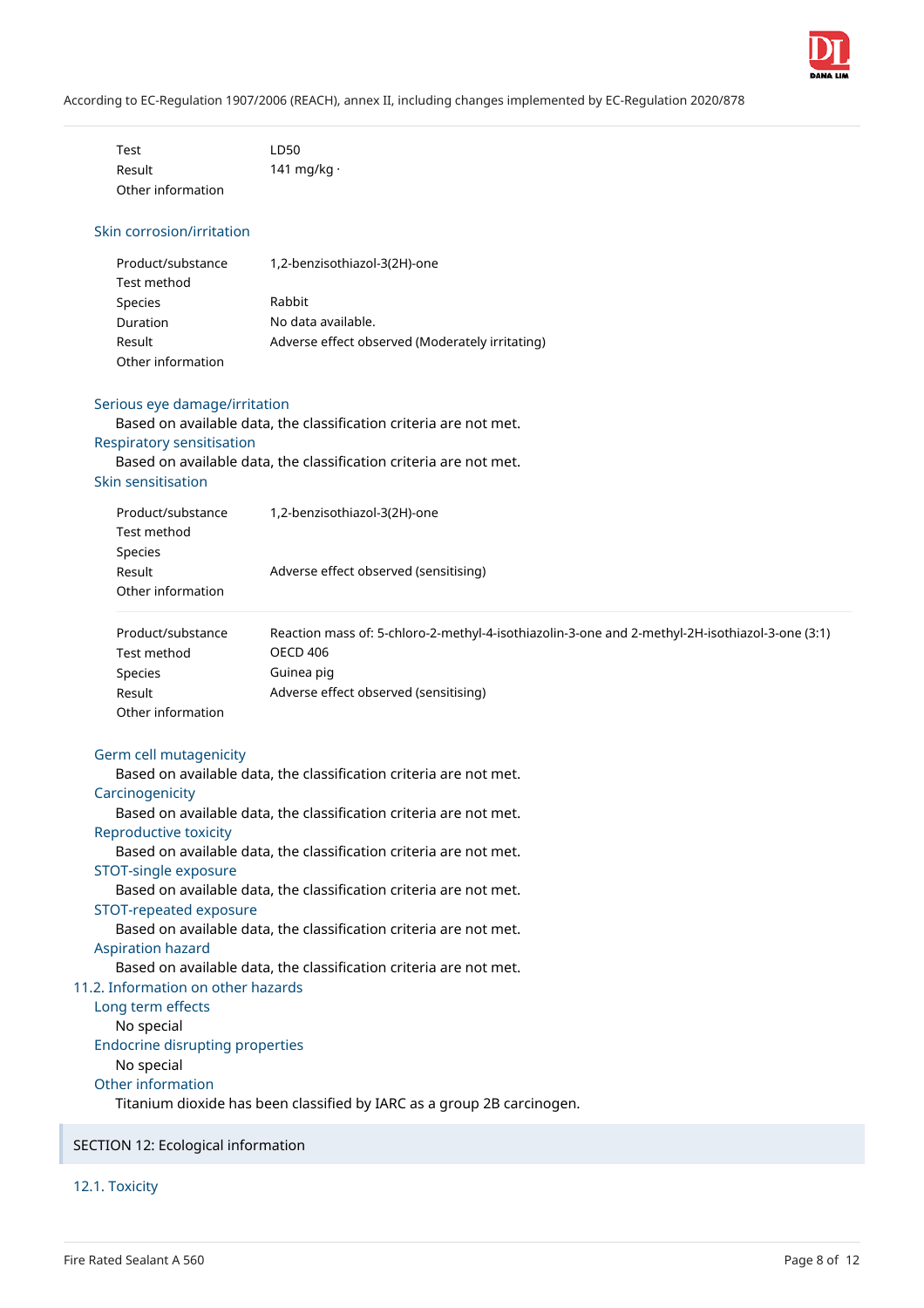

| Product/substance       | Limestone                    |
|-------------------------|------------------------------|
| Test method             |                              |
| Species                 | Algae                        |
| Compartment<br>Duration | 72 hours                     |
| Test                    | <b>EC50</b>                  |
| Result                  | >79mg/l ·                    |
| Other information       |                              |
|                         |                              |
| Product/substance       | Limestone                    |
| Test method             |                              |
| Species                 | Daphnia                      |
| Compartment             |                              |
| Duration                | 48 hours                     |
| Test                    | <b>EC50</b>                  |
| Result                  | >79mg/l ·                    |
| Other information       |                              |
|                         |                              |
| Product/substance       | Limestone                    |
| Test method             |                              |
| Species                 | Fish                         |
| Compartment             |                              |
| Duration                | 96 hours                     |
| Test                    | <b>LC50</b>                  |
| Result                  | >79mg/l ·                    |
| Other information       |                              |
| Product/substance       | Limestone                    |
| Test method             |                              |
| Species                 |                              |
| Compartment             |                              |
| Duration                | 96 hours                     |
| Test                    | <b>LC50</b>                  |
| Result                  | $>876$ mg/l ·                |
| Other information       |                              |
| Product/substance       |                              |
| Test method             | 1,2-benzisothiazol-3(2H)-one |
| Species                 | Fish                         |
| Compartment             |                              |
| Duration                | 96 hours                     |
| Test                    | <b>LC50</b>                  |
| Result                  | 0,74 mg/L                    |
| Other information       |                              |
|                         |                              |
| Product/substance       | 1,2-benzisothiazol-3(2H)-one |
| Test method             |                              |
| Species                 | Daphnia                      |
| Compartment             |                              |
| Duration                | 48 hours                     |
| Test                    | <b>EC50</b>                  |
| Result                  | 2,44 mg/L                    |
| Other information       |                              |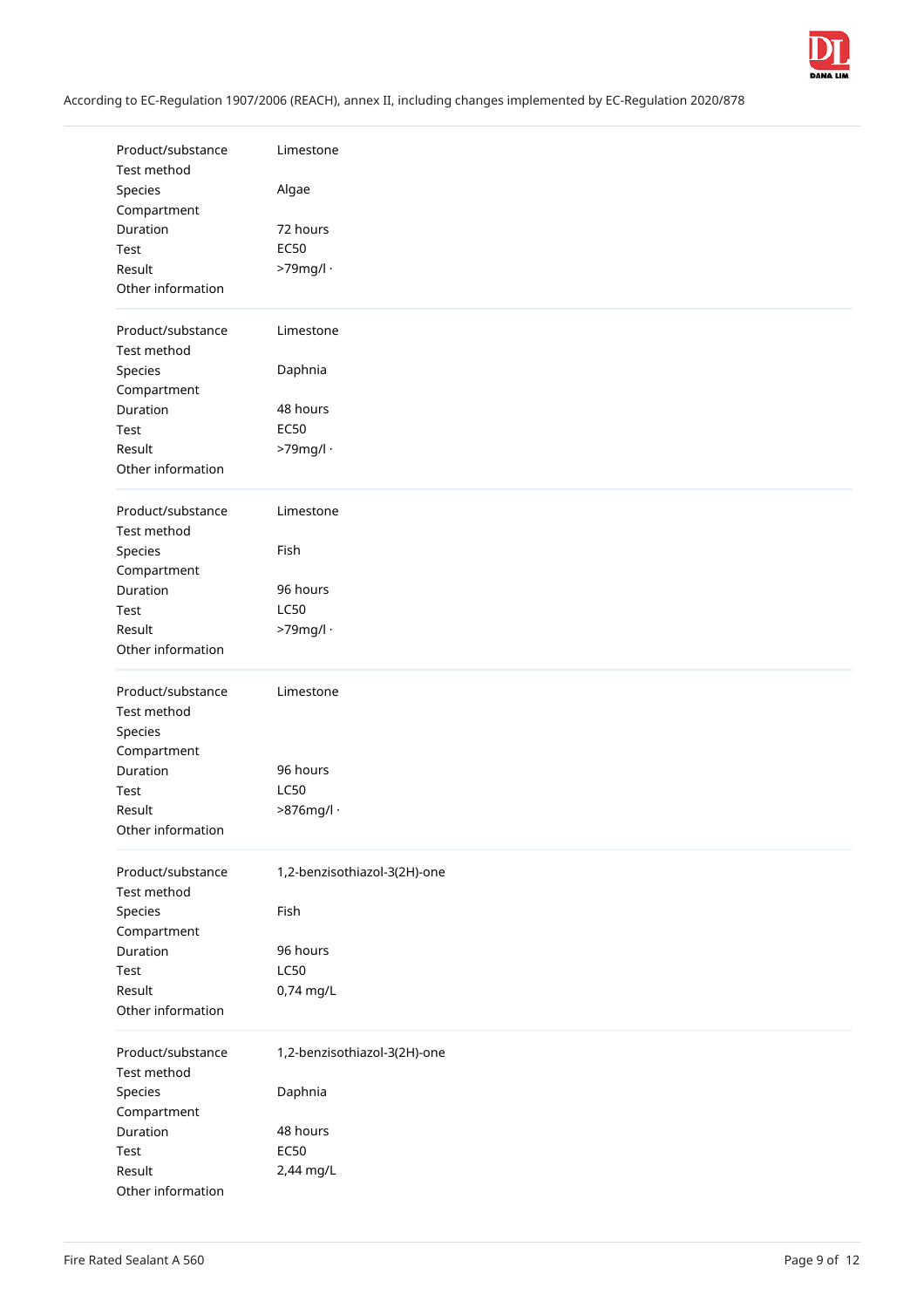

| Product/substance | Reaction mass of: 5-chloro-2-methyl-4-isothiazolin-3-one and 2-methyl-2H-isothiazol-3-one (3:1) |
|-------------------|-------------------------------------------------------------------------------------------------|
| Test method       |                                                                                                 |
| <b>Species</b>    | Algae                                                                                           |
| Compartment       |                                                                                                 |
| Duration          | 72 hours                                                                                        |
| Test              | EC50                                                                                            |
| Result            | $0,027$ mg/l $\cdot$                                                                            |
| Other information |                                                                                                 |

## 12.2. Persistence and degradability

| Product/substance | Titanium dioxide |
|-------------------|------------------|
| Biodegradable     | No               |
| Test method       |                  |
| Result            |                  |
|                   |                  |

| Product/substance | Reaction mass of: 5-chloro-2-methyl-4-isothiazolin-3-one and 2-methyl-2H-isothiazol-3-one (3:1) |
|-------------------|-------------------------------------------------------------------------------------------------|
| Biodegradable     | Yes                                                                                             |
| Test method       | <b>OECD 301 D</b>                                                                               |
| Result            | >60%                                                                                            |

#### 12.3. Bioaccumulative potential

| Product/substance | Reaction mass of: 5-chloro-2-methyl-4-isothiazolin-3-one and 2-methyl-2H-isothiazol-3-one (3:1) |
|-------------------|-------------------------------------------------------------------------------------------------|
| Test method       |                                                                                                 |
| Potential         | No                                                                                              |
| bioaccumulation   |                                                                                                 |
| LogPow            | No data available                                                                               |
| <b>BCF</b>        | 3.6                                                                                             |
| Other information |                                                                                                 |

## 12.4. Mobility in soil

No data available

#### 12.5. Results of PBT and vPvB assessment

This mixture/product does not contain any substances considered to meet the criteria classifying them as PBT and/or vPvB.

#### 12.6. Endocrine disrupting properties

No special

## 12.7. Other adverse effects

No special

SECTION 13: Disposal considerations

#### 13.1. Waste treatment methods

Product is not covered by regulations on dangerous waste.

Regulation (EU) No 1357/2014 of 18 December 2014 on waste.

## EWC code

08 04 10 Waste adhesives and sealants other than those mentioned in 08 04 09

Specific labelling

## Not applicable

#### Contaminated packing

Packaging containing residues of the product must be disposed of similarly to the product.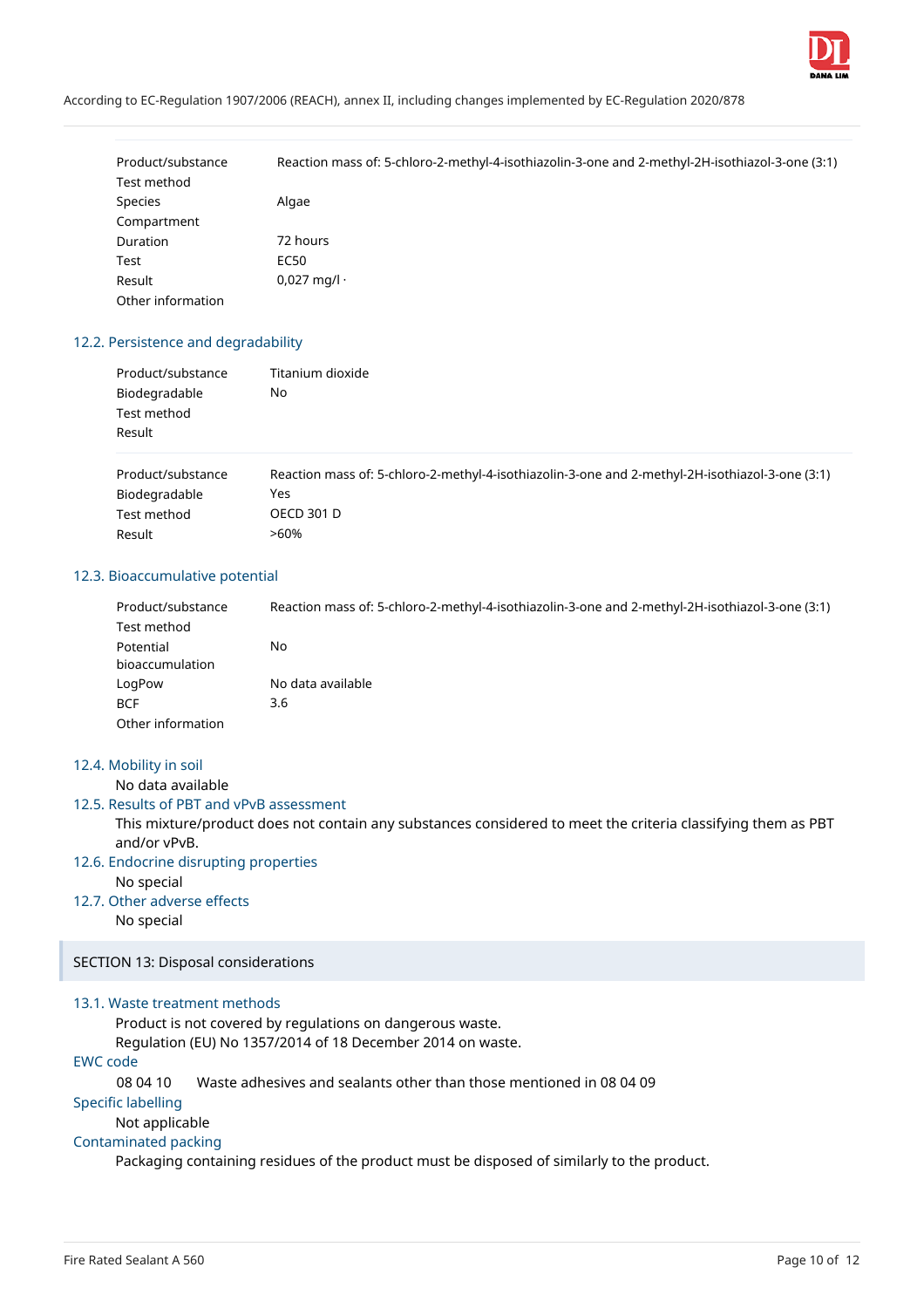

| SECTION 14: Transport information                                                                                                                                                                                                                                                                                                                                                                                                                                                                                                                                                                                                                                                                                                                                                                          |                                                                                                                                                                                                                                                                                                                                                                                                                                                                                                                                    |                                    |                                                                                                       |                          |  |                |                          |
|------------------------------------------------------------------------------------------------------------------------------------------------------------------------------------------------------------------------------------------------------------------------------------------------------------------------------------------------------------------------------------------------------------------------------------------------------------------------------------------------------------------------------------------------------------------------------------------------------------------------------------------------------------------------------------------------------------------------------------------------------------------------------------------------------------|------------------------------------------------------------------------------------------------------------------------------------------------------------------------------------------------------------------------------------------------------------------------------------------------------------------------------------------------------------------------------------------------------------------------------------------------------------------------------------------------------------------------------------|------------------------------------|-------------------------------------------------------------------------------------------------------|--------------------------|--|----------------|--------------------------|
|                                                                                                                                                                                                                                                                                                                                                                                                                                                                                                                                                                                                                                                                                                                                                                                                            |                                                                                                                                                                                                                                                                                                                                                                                                                                                                                                                                    |                                    | 14.1 UN / ID 14.2 UN proper shipping name 14.3 Hazard class(es) 14.4 PG* 14.5 Env** Other information |                          |  |                |                          |
|                                                                                                                                                                                                                                                                                                                                                                                                                                                                                                                                                                                                                                                                                                                                                                                                            | <b>ADR</b>                                                                                                                                                                                                                                                                                                                                                                                                                                                                                                                         | $\blacksquare$                     |                                                                                                       | $\overline{\phantom{a}}$ |  | $\blacksquare$ | $\overline{\phantom{a}}$ |
|                                                                                                                                                                                                                                                                                                                                                                                                                                                                                                                                                                                                                                                                                                                                                                                                            | IMDG -                                                                                                                                                                                                                                                                                                                                                                                                                                                                                                                             |                                    |                                                                                                       |                          |  |                |                          |
|                                                                                                                                                                                                                                                                                                                                                                                                                                                                                                                                                                                                                                                                                                                                                                                                            | IATA                                                                                                                                                                                                                                                                                                                                                                                                                                                                                                                               | $\sim$ $-$                         |                                                                                                       |                          |  | $\blacksquare$ |                          |
|                                                                                                                                                                                                                                                                                                                                                                                                                                                                                                                                                                                                                                                                                                                                                                                                            | * Packing group<br>** Environmental hazards<br><b>Additional information</b><br>Not dangerous goods according to ADR, IATA and IMDG.<br>14.6. Special precautions for user<br>Not applicable<br>14.7. Maritime transport in bulk according to IMO instruments<br>No data available                                                                                                                                                                                                                                                 |                                    |                                                                                                       |                          |  |                |                          |
|                                                                                                                                                                                                                                                                                                                                                                                                                                                                                                                                                                                                                                                                                                                                                                                                            |                                                                                                                                                                                                                                                                                                                                                                                                                                                                                                                                    | SECTION 15: Regulatory information |                                                                                                       |                          |  |                |                          |
| 15.1. Safety, health and environmental regulations/legislation specific for the substance or mixture<br><b>Restrictions for application</b><br>No special<br>Demands for specific education<br>No specific requirements<br>SEVESO - Categories / dangerous substances<br>Not applicable<br><b>Additional information</b><br>Not applicable<br><b>Sources</b><br>Regulation (EU) No 528/2012 of the European Parliament and of the Council of 22 May 2012 concerning the<br>making available on the market and use of biocidal products.<br>Regulation (EU) No 1357/2014 of 18 December 2014 on waste.<br>CLP Regulation (EC) No 1272/2008, as retained and amended in UK law.<br>EC-Regulation 1907/2006 (REACH), as amended by UK REACH Regulations SI 2019/758<br>15.2. Chemical safety assessment<br>No |                                                                                                                                                                                                                                                                                                                                                                                                                                                                                                                                    |                                    |                                                                                                       |                          |  |                |                          |
|                                                                                                                                                                                                                                                                                                                                                                                                                                                                                                                                                                                                                                                                                                                                                                                                            |                                                                                                                                                                                                                                                                                                                                                                                                                                                                                                                                    | SECTION 16: Other information      |                                                                                                       |                          |  |                |                          |
|                                                                                                                                                                                                                                                                                                                                                                                                                                                                                                                                                                                                                                                                                                                                                                                                            | Full text of H-phrases as mentioned in section 3<br>EUH071, Corrosive to the respiratory tract.<br>H301, Toxic if swallowed.<br>H302, Harmful if swallowed.<br>H310, Fatal in contact with skin.<br>H314, Causes severe skin burns and eye damage.<br>H315, Causes skin irritation.<br>H317, May cause an allergic skin reaction.<br>H318, Causes serious eye damage.<br>H330, Fatal if inhaled.<br>H400, Very toxic to aquatic life.<br>H410, Very toxic to aquatic life with long lasting effects.<br>Abbreviations and acronyms |                                    |                                                                                                       |                          |  |                |                          |

ADN = European Provisions concerning the International Carriage of Dangerous Goods by Inland Waterway ADR = The European Agreement concerning the International Carriage of Dangerous Goods by Road